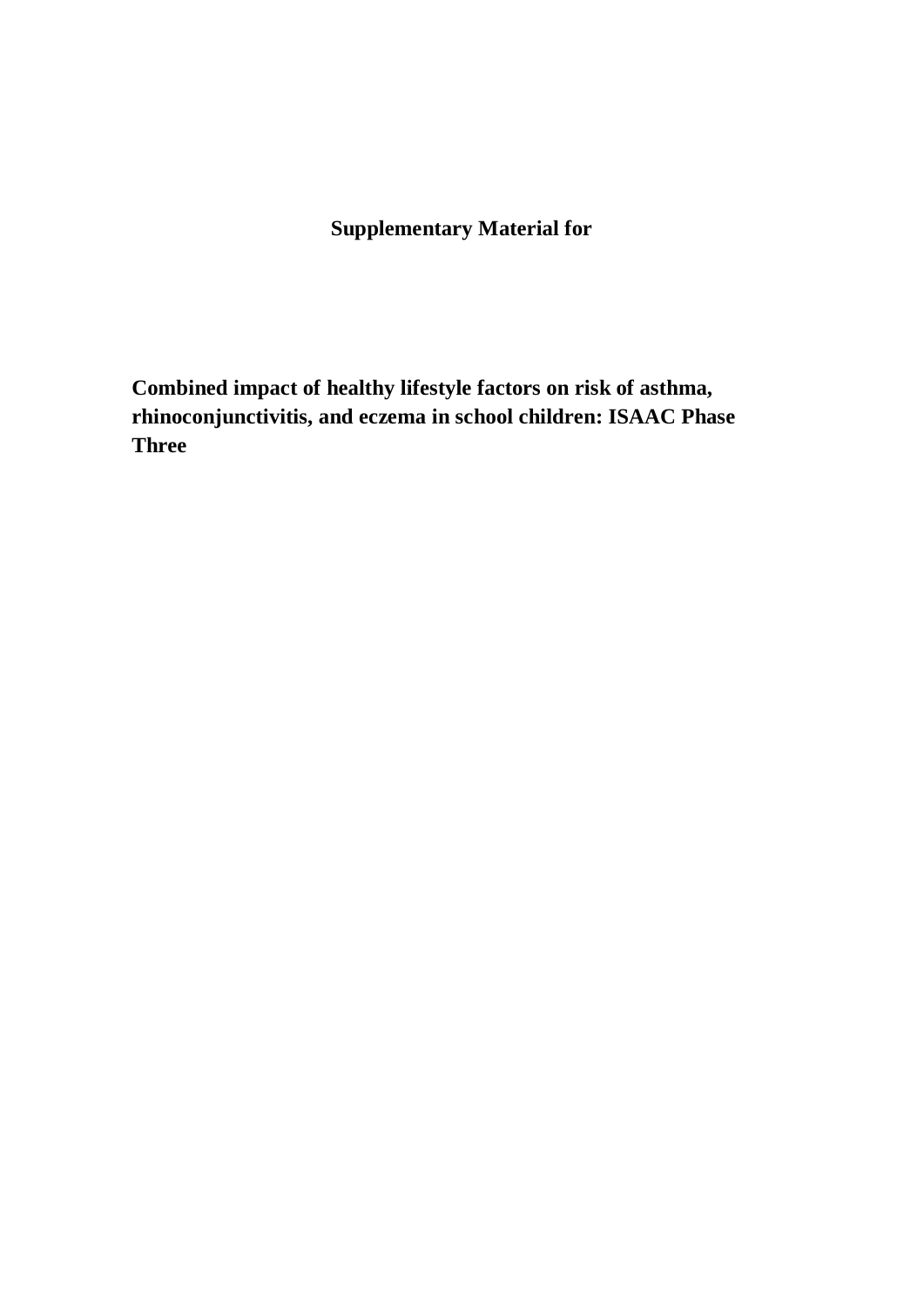|                       |                                      |       |          | <b>Healthy lifestyle index</b> |                  |                |        |      | Current Asthma Eczema Hay fever | <b>Current symptoms</b> | <b>Current symptoms</b> |           |        |
|-----------------------|--------------------------------------|-------|----------|--------------------------------|------------------|----------------|--------|------|---------------------------------|-------------------------|-------------------------|-----------|--------|
|                       |                                      |       | $N$ mean |                                | points $(\% )$   |                | wheeze | ever | ever                            | ever                    | of rhinoconjuntivitis   | of eczema |        |
|                       | Region of the world, country, centre |       |          | $0$ or $1$                     | $\boldsymbol{2}$ | 3 <sup>1</sup> | 4 or 5 | (%)  | $(\%)$                          | $(\%)$                  | (%)                     | $(\%)$    | $(\%)$ |
| Oceania               |                                      | 3401  |          |                                |                  |                |        |      |                                 |                         |                         |           |        |
|                       | <b>New Zealand</b>                   |       |          |                                |                  |                |        |      |                                 |                         |                         |           |        |
|                       | Auckland                             | 1433  | 2.64     |                                | 12.6 30.4 39.1   |                | 18.0   | 20.0 | 6.3                             | 28.1                    | 16.4                    | 11.9      | 12.3   |
|                       | Christchurch                         | 1968  | 2.95     |                                |                  | 7.2 24.1 40.0  | 28.7   | 21.6 | 31.2                            | 41.5                    | 21.8                    | 15.1      | 20.0   |
| <b>Western Europe</b> |                                      | 21002 |          |                                |                  |                |        |      |                                 |                         |                         |           |        |
|                       | <b>Spain</b>                         |       |          |                                |                  |                |        |      |                                 |                         |                         |           |        |
|                       | Cartagena                            | 1850  | 2.32     |                                |                  | 22.9 34.8 28.8 | 13.5   | 11.3 | 11.0                            | 31.7                    | 7.9                     | 9.7       | 4.8    |
|                       | Barcelona                            | 2586  | 2.84     |                                | 6.9 29.6 40.7    |                | 22.8   | 8.4  | 12.0                            | 25.1                    | 8.6                     | 4.0       | 4.0    |
|                       | Bilbao                               | 2502  | 2.75     |                                |                  | 12.9 28.7 33.2 | 25.2   | 11.8 | 20.7                            | 33.1                    | 9.1                     | 9.7       | 6.9    |
|                       | Valencia                             | 2290  | 2.60     |                                |                  | 15.1 32.5 32.0 | 20.4   | 9.2  | 8.4                             | 32.3                    | 6.9                     | 8.3       | 5.6    |
|                       | Madrid                               | 1703  | 2.59     |                                | 14.5 33.6 31.7   |                | 20.2   | 9.2  | 10.2                            | 34.8                    | 10.8                    | 12.2      | 6.0    |
|                       | <b>Asturias</b>                      | 2465  | 2.74     |                                |                  | 12.6 28.6 34.4 | 24.4   | 11.2 | 15.0                            | 32.5                    | 13.5                    | 12.1      | 6.6    |
|                       | A Coruña                             | 2103  | 2.60     |                                |                  | 15.3 31.0 33.8 | 19.9   | 11.4 | 13.9                            | 37.7                    | 13.6                    | 12.5      | 7.0    |
|                       | Portugal                             |       |          |                                |                  |                |        |      |                                 |                         |                         |           |        |
|                       | Lisbon                               | 1419  | 2.59     |                                |                  | 14.5 32.0 33.9 | 19.6   | 15.4 | 7.4                             | 17.8                    | 2.6                     | 12.5      | 12.1   |
|                       | Porto                                | 1180  | 2.69     |                                |                  | 13.8 29.2 32.8 | 24.2   | 8.8  | 9.1                             | 11.8                    | 2.8                     | 7.6       | 9.1    |
|                       | <b>Belgium</b>                       |       |          |                                |                  |                |        |      |                                 |                         |                         |           |        |
|                       | Antwerp                              | 2904  | 2.57     |                                | 13.7 34.2 34.1   |                | 18.0   | 7.1  | 5.8                             | 25.6                    | 5.5                     | 7.0       | 13.1   |
|                       | <b>Northern and Eastern Europe</b>   | 8478  |          |                                |                  |                |        |      |                                 |                         |                         |           |        |
|                       | <b>Estonia</b>                       |       |          |                                |                  |                |        |      |                                 |                         |                         |           |        |
|                       | Tallin                               | 1679  | 2.47     |                                | 17.0 33.0 35.1   |                | 14.9   | 10.3 | 5.4                             | 10.1                    | 3.8                     | 4.9       | 11.9   |
|                       | Poland                               |       |          |                                |                  |                |        |      |                                 |                         |                         |           |        |
|                       | Poznan                               | 1169  | 2.48     |                                |                  | 17.6 34.1 31.5 | 16.8   | 13.2 | 5.7                             | 35.7                    | 19.9                    | NA        | 14.4   |

**Table S1**. Number of centres and children per country, and prevalence of wheeze, asthma, rhinoconjunctivitis and eczema, the ISAAC Phase Three.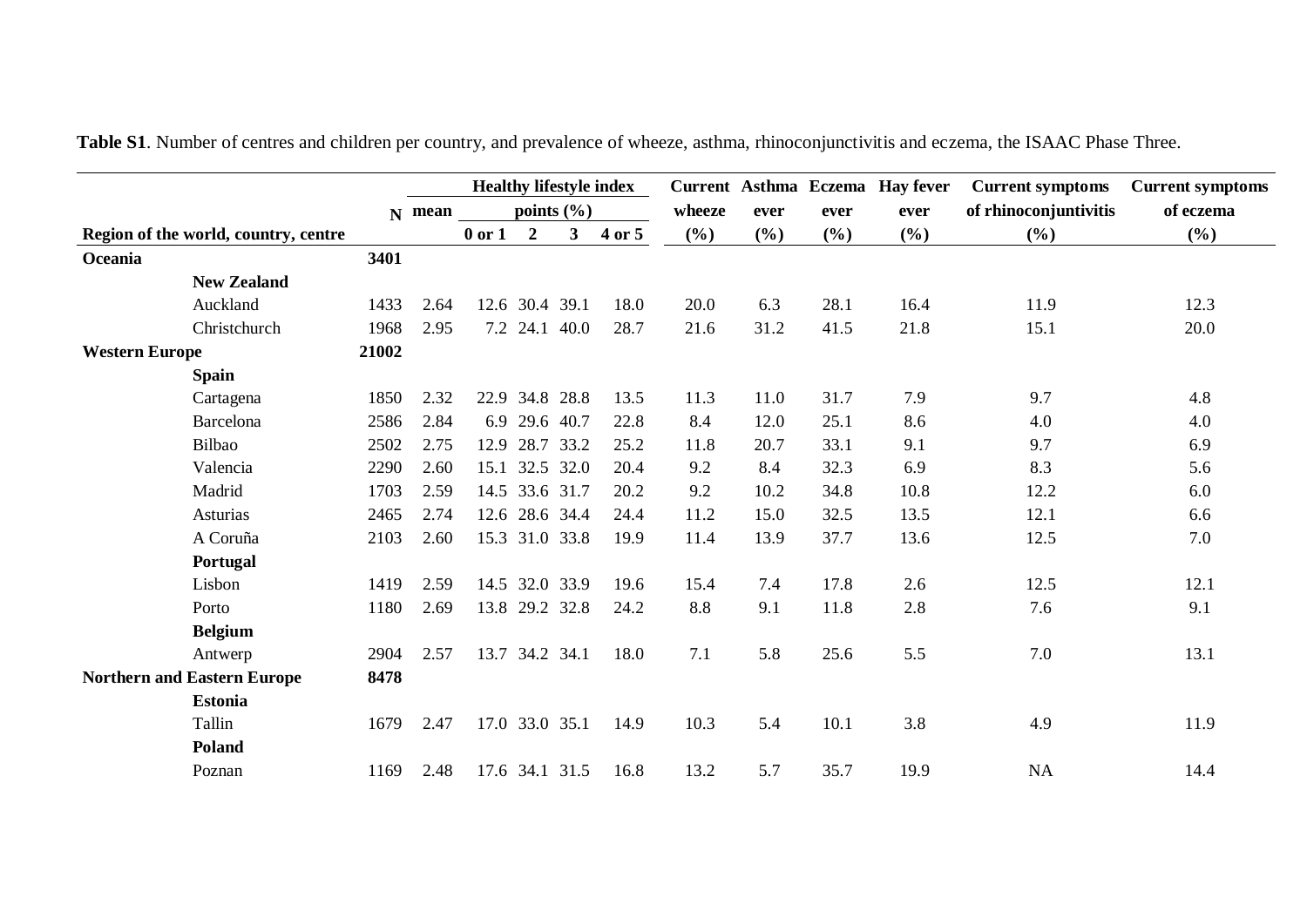|                              | Krakow               | 1813  | 2.67 |      | 12.9 30.3 35.4 |         | 21.4 | 14.7 | 5.6  | 30.3 | 22.3 | 17.4      | 10.9 |
|------------------------------|----------------------|-------|------|------|----------------|---------|------|------|------|------|------|-----------|------|
|                              | <b>Hungary</b>       |       |      |      |                |         |      |      |      |      |      |           |      |
|                              | Svabhegy             | 2402  | 2.08 |      | 30.9 35.9 23.0 |         | 10.1 | 6.4  | 4.8  | 9.9  | 5.2  | 5.8       | 4.6  |
|                              | Lithuania            |       |      |      |                |         |      |      |      |      |      |           |      |
|                              | Kaunas               | 1415  | 1.92 |      | 33.3 41.8 20.1 |         | 4.8  | 6.7  | 2.8  | 4.2  | 3.1  | 4.7       | 3.6  |
| <b>Eastern Mediterranean</b> |                      | 9474  |      |      |                |         |      |      |      |      |      |           |      |
|                              | <b>Iran</b>          |       |      |      |                |         |      |      |      |      |      |           |      |
|                              | Tehran               | 1083  | 2.22 |      | 20.4 41.6 30.7 |         | 7.3  | 7.6  | 1.7  | 13.5 | 1.9  | 2.4       | 1.1  |
|                              | Rasht                | 1481  | 2.36 |      | 16.3 38.3 37.5 |         | 7.8  | 15.0 | 7.5  | 13.8 | 1.8  | 2.8       | 1.8  |
|                              | Oman                 |       |      |      |                |         |      |      |      |      |      |           |      |
|                              | Al-Khod              | 2789  | 2.98 |      | 4.8 25.1 41.1  |         | 28.9 | 7.6  | 9.9  | 7.1  | 4.7  | 7.1       | 4.5  |
|                              | <b>Syria</b>         |       |      |      |                |         |      |      |      |      |      |           |      |
|                              | Lattakia             | 1999  | 2.27 | 21.7 |                | 38 29.2 | 11.2 | 4.8  | 4.0  | 2.3  | 4.1  | 4.3       | 2.2  |
|                              | <b>Tartous</b>       | 2122  | 2.02 |      | 27.9 43.9 23.2 |         | 4.9  | 5.4  | 4.3  | 4.9  | 8.6  | 5.4       | 1.6  |
| <b>Latin America</b>         |                      | 19825 |      |      |                |         |      |      |      |      |      |           |      |
|                              | <b>Chile</b>         |       |      |      |                |         |      |      |      |      |      |           |      |
|                              | South Santiago       | 1494  | 2.19 | 25.1 | 38.1           | 26.8    | 10.0 | 14.7 | 8.5  | 19.4 | 14.9 | 15.8      | 15.6 |
|                              | Punta Arenas         | 1801  | 2.20 | 23.9 | 38.7 27.5      |         | 9.9  | 17.8 | 7.3  | 35.3 | 16.9 | 14.6      | 12.9 |
|                              | Colombia             |       |      |      |                |         |      |      |      |      |      |           |      |
|                              | Bogota               | 1197  | 2.78 | 8.9  | 29.1 38.3      |         | 23.8 | 10.5 | 6.0  | 9.3  | 19.5 | 19.4      | 15.3 |
|                              | Barranquilla         | 1512  | 2.71 |      | 9.5 27.0 46.5  |         | 16.9 | 14.1 | 11.5 | 16.2 | 22.2 | 16.6      | 20.1 |
|                              | <b>Mexico</b>        |       |      |      |                |         |      |      |      |      |      |           |      |
|                              | Monterrey            | 1486  | 2.38 |      | 19.4 34.1 33.3 |         | 13.2 | 9.4  | 6.4  | 2.7  | 8.2  | 8.6       | 3.8  |
|                              | Mérida               | 1940  | 2.31 | 20   | 38.9 29.8      |         | 11.3 | 13.3 | 13.0 | 7.3  | 13.7 | 18.1      | 8.2  |
|                              | Ciudad Victoria      | 1031  | 2.55 |      | 13.8 33.3 35.5 |         | 17.4 | 8.8  | 5.2  | 2.3  | 5.1  | <b>NA</b> | 2.2  |
|                              | Ciudad de Mexico (1) | 1943  | 2.42 |      | 18.3 33.2 35.7 |         | 12.8 | 7.4  | 4.8  | 5.0  | 4.9  | 22.5      | 9.8  |
|                              | Ciudad de Mexico (3) | 3411  | 2.57 |      | 13.1 32.8 38.2 |         | 15.9 | 3.5  | 2.2  | 2.3  | 3.9  | 24.7      | 8.3  |
|                              | Toluca               | 2665  | 2.62 |      | 14.6 29.0 35.4 |         | 21.0 | 5.7  | 2.1  | 3.8  | 4.7  | 8.4       | 6    |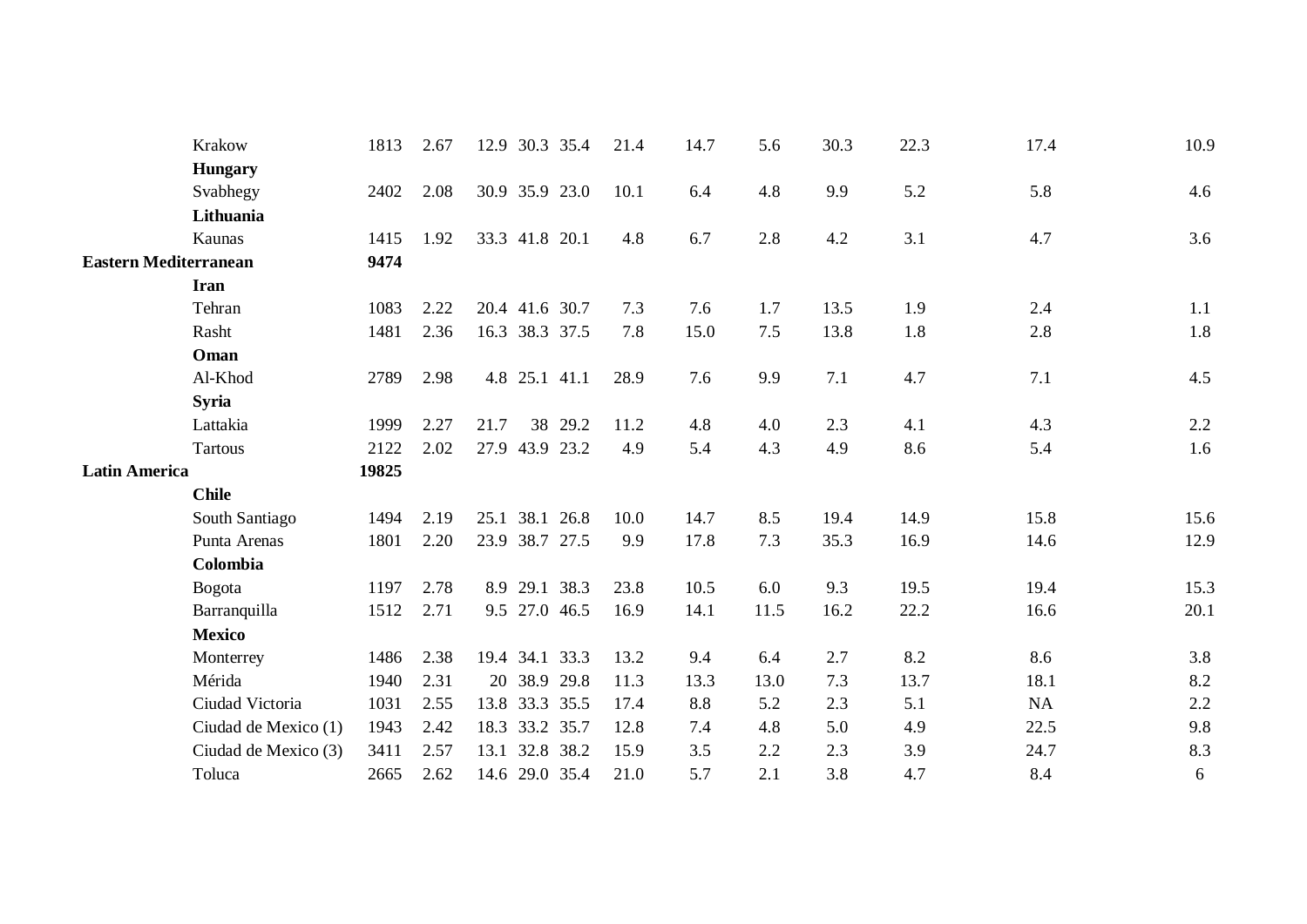|                     | Venezuela        |      |      |                    |      |      |      |           |           |      |           |
|---------------------|------------------|------|------|--------------------|------|------|------|-----------|-----------|------|-----------|
|                     | Caracas          | 1345 | 2.37 | 18.9<br>34.7<br>34 | 12.3 | 21.0 | 27.7 | 33.7      | 26.5      | 26.4 | 13.3      |
| <b>Asia-Pacific</b> |                  | 8615 |      |                    |      |      |      |           |           |      |           |
|                     | Japan            |      |      |                    |      |      |      |           |           |      |           |
|                     | Fukuoka          | 2314 | 2.38 | 20.4 35.1<br>30.3  | 14.3 | 17.9 | 22.6 | <b>NA</b> | 15.4      | 14.2 | <b>NA</b> |
|                     | <b>Singapore</b> |      |      |                    |      |      |      |           |           |      |           |
|                     | Singapore        | 2515 | 2.57 | 32.7<br>16.8 31.1  | 19.4 | 11.9 | 17.4 | 14.2      | <b>NA</b> | 13.2 | 10.7      |
|                     | <b>Indonesia</b> |      |      |                    |      |      |      |           |           |      |           |
|                     | Bandung          | 1438 | 2.99 | 4.0 24.5 43.8      | 27.7 | 2.5  | 5.1  | 3.3       | 25.2      | 3.9  | 4.6       |
|                     | <b>Thailand</b>  |      |      |                    |      |      |      |           |           |      |           |
|                     | Chiang Mai       | 2348 | l.90 | 47.5 19.4<br>30.5  | 2.6  | 7.7  | 7.0  | 27.2      | 20.5      | 8.1  | 16.5      |

Numbers in bold indicate the total number of participants per region of the world. NA: not available.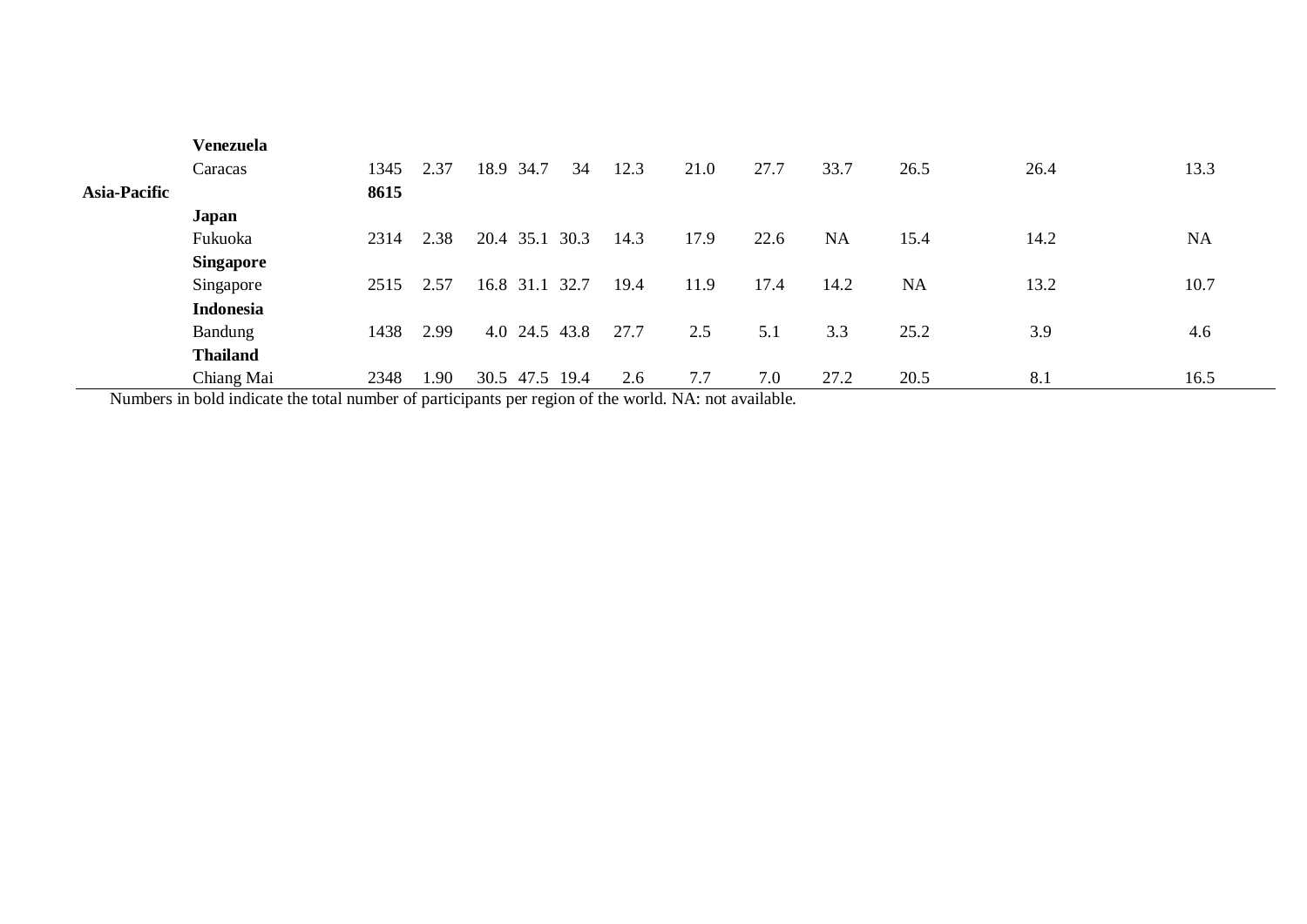| <b>Lifestyle factor</b>                                                                                                                                                                                                                                                                                                                                                              | <b>Index points Description</b> |                                            | Prevalence $(\% )$ in the study population |              |                |  |  |
|--------------------------------------------------------------------------------------------------------------------------------------------------------------------------------------------------------------------------------------------------------------------------------------------------------------------------------------------------------------------------------------|---------------------------------|--------------------------------------------|--------------------------------------------|--------------|----------------|--|--|
|                                                                                                                                                                                                                                                                                                                                                                                      |                                 |                                            | <b>Boys</b>                                | <b>Girls</b> | <b>Overall</b> |  |  |
|                                                                                                                                                                                                                                                                                                                                                                                      |                                 |                                            | $(n=35122)$                                | $(n=35673)$  | $(n=70795)$    |  |  |
| Parental smoking                                                                                                                                                                                                                                                                                                                                                                     | 0                               | Mother or father smoker                    | 42.9                                       | 43.0         | 43.0           |  |  |
|                                                                                                                                                                                                                                                                                                                                                                                      |                                 | Mother & father non-smokers                | 57.1                                       | 57.0         | 57.0           |  |  |
| Overweight and obesity <sup>1</sup>                                                                                                                                                                                                                                                                                                                                                  | $\theta$                        | Overweight or obese                        | 25.3                                       | 26.5         | 25.9           |  |  |
|                                                                                                                                                                                                                                                                                                                                                                                      |                                 | Healthy weight                             | 74.7                                       | 73.5         | 74.1           |  |  |
| Child's Mediterranean diet <sup>2</sup>                                                                                                                                                                                                                                                                                                                                              | 0                               | Unhealthy diet quality, score $\lt$ median | 59.4                                       | 58.4         | 58.9           |  |  |
|                                                                                                                                                                                                                                                                                                                                                                                      |                                 | Healty diet quality, score $\geq$ median   | 40.6                                       | 41.6         | 41.1           |  |  |
| Child's physhical activity                                                                                                                                                                                                                                                                                                                                                           | $\theta$                        | Never or ocassionally                      | 35.3                                       | 40.8         | 38.1           |  |  |
|                                                                                                                                                                                                                                                                                                                                                                                      |                                 | At least once per week                     | 64.7                                       | 59.2         | 61.9           |  |  |
| Child's sedentary behaviour                                                                                                                                                                                                                                                                                                                                                          | 0                               | 1 or more TV viewing hours a day           | 84.5                                       | 82.5         | 83.5           |  |  |
| $\overline{1}$ $\overline{1}$ $\overline{1}$ $\overline{1}$ $\overline{1}$ $\overline{1}$ $\overline{1}$ $\overline{1}$ $\overline{1}$ $\overline{1}$ $\overline{1}$ $\overline{1}$ $\overline{1}$ $\overline{1}$ $\overline{1}$ $\overline{1}$ $\overline{1}$ $\overline{1}$ $\overline{1}$ $\overline{1}$ $\overline{1}$ $\overline{1}$ $\overline{1}$ $\overline{1}$ $\overline{$ |                                 | Less than 1 TV viewing hour a day          | 15.5                                       | 17.5         | 16.5           |  |  |

**Table S2.** Description and prevalence of the factors comprising the Healthy Lifestyle Index (HLI) in childhood, the ISAAC Phase Three.

 $\overline{B}$ Based on the cut-off points of body mass index reported by Cole et al [14]. <sup>2</sup>A score of the 'Mediterranean diet' pattern was developed according to the consumption frequency of eleven food items (fruit, fish, vegetables, pulses, cereals, pasta, rice, potatoes, meat, milk and fast food) based on the score used by Psaltopoulou et al.<sup>15</sup>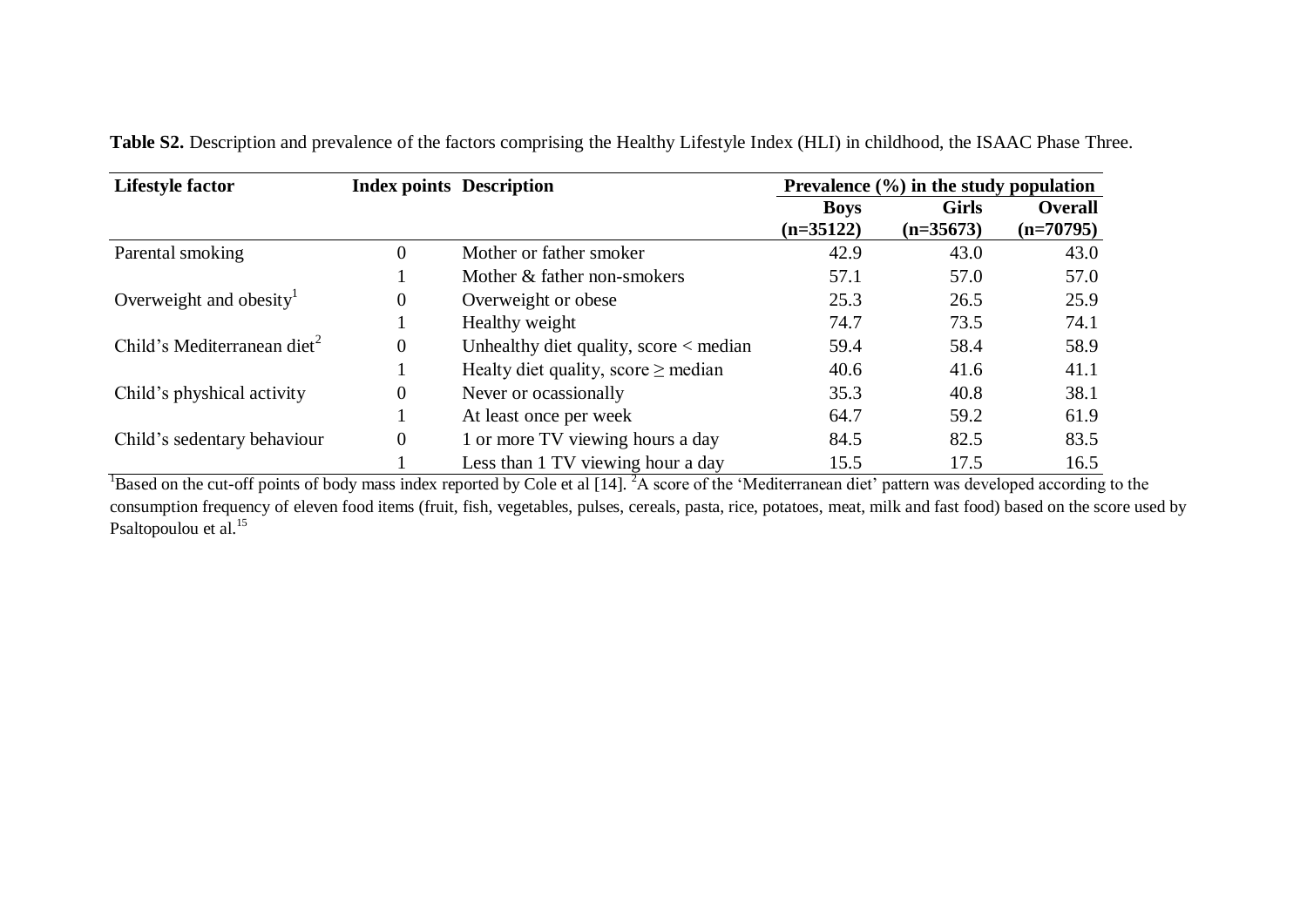Table S3. Associations<sup>\*</sup> (odds ratio and 95% CI) between healthy lifestyle index and symptoms of asthma, rhino-conjunctivitis, and eczema at 6–7 years of age stratified by child's sex, ISAAC Phase Three.

|                                                             | <b>Healthy lifestyle index points</b> |       |                  |                  |                  |  |  |  |
|-------------------------------------------------------------|---------------------------------------|-------|------------------|------------------|------------------|--|--|--|
|                                                             | N                                     | $0-1$ | 2                |                  | $4 - 5$          |  |  |  |
| <b>Males</b>                                                |                                       |       |                  |                  |                  |  |  |  |
| Current wheeze $1$                                          | 30181                                 | 1.0   | 0.91(0.82, 1.01) | 0.79(0.71, 0.88) | 0.65(0.57, 0.74) |  |  |  |
| Asthma ever <sup>2</sup>                                    | 27461                                 | 1.0   | 0.89(0.79, 1.01) | 0.82(0.73, 0.93) | 0.70(0.60, 0.80) |  |  |  |
| Current symptoms of                                         |                                       |       |                  |                  |                  |  |  |  |
| rhinoconjunctivitis $3$                                     | 26038                                 | 1.0   | 0.94(0.84, 1.06) | 0.86(0.77, 0.97) | 0.80(0.70, 0.92) |  |  |  |
| Hay fever $ever4$                                           | 26532                                 | 1.0   | 0.98(0.87, 1.11) | 0.96(0.84, 1.08) | 0.84(0.73, 0.97) |  |  |  |
| Current symptoms of eczema <sup>4</sup>                     | 26015                                 | 1.0   | 0.88(0.77, 1.02) | 0.91(0.79, 1.05) | 0.86(0.73, 1.02) |  |  |  |
| Eczema ever <sup>5</sup>                                    | 28709                                 | 1.0   | 1.00(0.91, 1.11) | 0.97(0.88, 1.07) | 1.12(1.00, 1.26) |  |  |  |
| <b>Females</b>                                              |                                       |       |                  |                  |                  |  |  |  |
| Current wheeze <sup>1</sup>                                 | 30941                                 | 1.0   | 0.96(0.86, 1.08) | 0.75(0.67, 0.85) | 0.67(0.58, 0.77) |  |  |  |
| Asthma ever <sup>2</sup>                                    | 28033                                 | 1.0   | 0.88(0.77, 0.99) | 0.74(0.65, 0.85) | 0.63(0.54, 0.75) |  |  |  |
| Current symptoms of                                         |                                       |       |                  |                  |                  |  |  |  |
| rhinoconjunctivitis $3$                                     | 27328                                 | 1.0   | 1.03(0.91, 1.17) | 0.98(0.87, 1.11) | 0.94(0.81, 1.09) |  |  |  |
| Hay fever ever <sup>4</sup>                                 | 27215                                 | 1.0   | 1.09(0.96, 1.24) | 1.02(0.89, 1.16) | 1.01(0.86, 1.18) |  |  |  |
| Current symptoms of eczema <sup>4</sup>                     | 26674                                 | 1.0   | 0.90(0.79, 1.03) | 0.82(0.72, 0.94) | 0.82(0.71, 0.96) |  |  |  |
| Eczema ever <sup>3</sup><br>.<br>.<br>$\bullet$ . $\bullet$ | 29455                                 | 1.0   | 0.97(0.88, 1.07) | 0.97(0.88, 1.07) | 0.99(0.88, 1.10) |  |  |  |

<sup>1</sup>Multivariate analysis (children with complete covariate data), adjusted for gross national income, region of the world, breastfeeding, pets at home, and paracetamol use for fever.

<sup>2</sup>Multivariate analysis (children with complete covariate data), adjusted for gross national income, region of the world, maternal education, siblings, pets at home, and paracetamol use for fever.

<sup>3</sup>Multivariate analysis (children with complete covariate data), adjusted for gross national income, region of the world, pets at home, and paracetamol use for fever.

<sup>4</sup>Multivariate analysis (children with complete covariate data), adjusted for gross national income, region of the world, maternal education, breastfeeding, siblings, and paracetamol use for fever.

<sup>5</sup>Multivariate analysis (children with complete covariate data), adjusted for gross national income, region of the world, maternal education, breastfeeding, and paracetamol use for fever.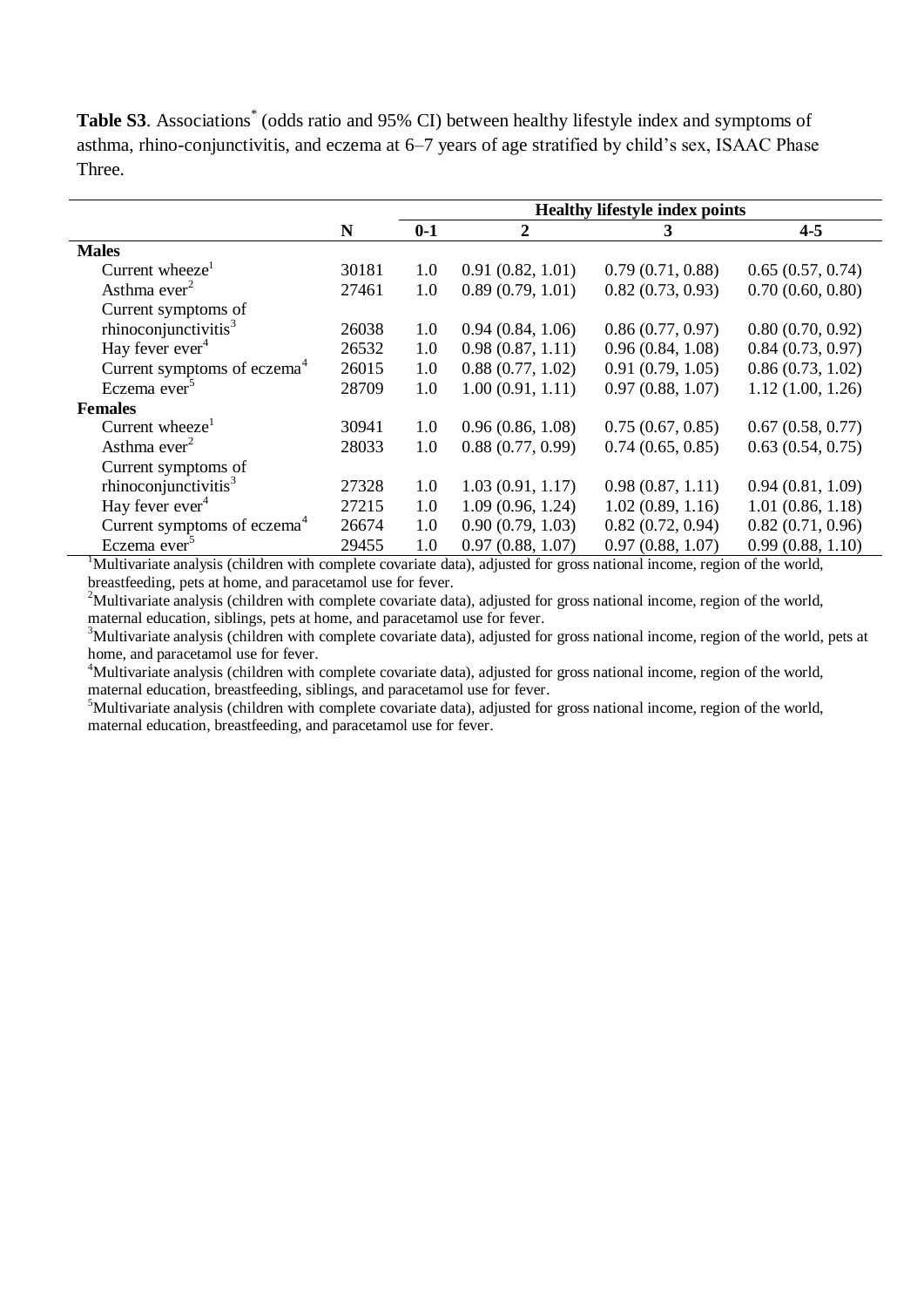Table S4. Associations<sup>\*</sup> (odds ratio and 95% CI) between healthy lifestyle index and symptoms of asthma, rhino-conjunctivitis, and eczema at 6–7 years of age stratified by region of the world, ISAAC Phase Three.

|                                         | <b>Healthy lifestyle index points</b> |         |                  |                  |                  |  |  |  |  |
|-----------------------------------------|---------------------------------------|---------|------------------|------------------|------------------|--|--|--|--|
|                                         | $\mathbf N$                           | $0 - 1$ | $\overline{2}$   | 3                | $4 - 5$          |  |  |  |  |
| <b>Western Europe</b>                   |                                       |         |                  |                  |                  |  |  |  |  |
| Current wheeze $1$                      | 20225                                 | 1.0     | 0.86(0.75, 0.98) | 0.65(0.57, 0.75) | 0.53(0.45, 0.63) |  |  |  |  |
| Asthma ever <sup>2</sup>                | 19560                                 | 1.0     | 0.87(0.76, 0.99) | 0.76(0.66, 0.87) | 0.66(0.56, 0.77) |  |  |  |  |
| Current symptoms of                     |                                       |         |                  |                  |                  |  |  |  |  |
| rhinoconjunctivitis $3$                 | 18014                                 | 1.0     | 1.04(0.89, 1.22) | 0.85(0.73, 1.00) | 0.82(0.69, 0.98) |  |  |  |  |
| Hay fever ever <sup>4</sup>             | 19457                                 | 1.0     | 1.13(0.96, 1.33) | 0.98(0.83, 1.16) | 0.88(0.73, 1.06) |  |  |  |  |
| Current symptoms of eczema <sup>4</sup> | 19267                                 | 1.0     | 0.85(0.72, 1.01) | 0.76(0.64, 0.90) | 0.77(0.64, 0.93) |  |  |  |  |
| Eczema ever <sup>5</sup>                | 19696                                 | 1.0     | 1.03(0.93, 1.14) | 0.98(0.88, 1.08) | 1.04(0.93, 1.17) |  |  |  |  |
| <b>Northern and Eastern Europe</b>      |                                       |         |                  |                  |                  |  |  |  |  |
| Current wheeze $1$                      | 8275                                  | 1.0     | 1.09(0.89, 1.33) | 0.89(0.71, 1.10) | 0.83(0.64, 1.08) |  |  |  |  |
| Asthma ever <sup>2</sup>                | 7188                                  | $1.0\,$ | 1.12(0.84, 1.50) | 0.98(0.71, 1.34) | 0.87(0.57, 1.34) |  |  |  |  |
| Current symptoms of                     |                                       |         |                  |                  |                  |  |  |  |  |
| rhinoconjunctivitis <sup>3</sup>        | 6321                                  | 1.0     | 1.09(0.83, 1.44) | 1.26(0.96, 1.67) | 1.48(1.07, 2.03) |  |  |  |  |
| Hay fever ever <sup>4</sup>             | 7257                                  | 1.0     | 1.04(0.81, 1.34) | 1.15(0.89, 1.49) | 1.18(0.88, 1.60) |  |  |  |  |
| Current symptoms of eczema <sup>4</sup> | 7107                                  | 1.0     | 0.91(0.71, 1.16) | 1.05(0.81, 1.35) | 1.05(0.77, 1.42) |  |  |  |  |
| Eczema ever <sup><math>5</math></sup>   | 8128                                  | 1.0     | 0.92(0.77, 1.11) | 1.07(0.89, 1.29) | 1.22(0.98, 1.51) |  |  |  |  |
| <b>Eastern Mediterranean</b>            |                                       |         |                  |                  |                  |  |  |  |  |
| Current wheeze $1$                      | 7332                                  | 1.0     | 0.91(0.72, 1.15) | 0.73(0.57, 0.94) | 0.81(0.57, 1.14) |  |  |  |  |
| Asthma ever <sup>2</sup>                | 5933                                  | 1.0     | 0.70(0.51, 0.96) | 0.76(0.55, 1.06) | 0.82(0.49, 1.35) |  |  |  |  |
| Current symptoms of                     |                                       |         |                  |                  |                  |  |  |  |  |
| rhinoconjunctivitis <sup>3</sup>        | 6727                                  | 1.0     | 0.75(0.55, 1.03) | 0.74(0.53, 1.03) | 1.00(0.66, 1.53) |  |  |  |  |
| Hay fever ever <sup>4</sup>             | 5951                                  | 1.0     | 1.04(0.76, 1.42) | 1.04(0.74, 1.47) | 1.46(0.91, 2.35) |  |  |  |  |
| Current symptoms of eczema <sup>4</sup> | 5839                                  | 1.0     | 0.58(0.36, 0.93) | 0.81(0.50, 1.30) | 1.03(0.53, 2.01) |  |  |  |  |
| Eczema ever <sup>5</sup>                | 6029                                  | 1.0     | 0.91(0.70, 1.18) | 0.89(0.68, 1.18) | 1.27(0.85, 1.89) |  |  |  |  |
| Latin-America                           |                                       |         |                  |                  |                  |  |  |  |  |
| Current wheeze $1$                      | 16283                                 | 1.0     | 0.94(0.81, 1.10) | 0.83(0.71, 0.98) | 0.60(0.49, 0.74) |  |  |  |  |
| Asthma ever <sup>2</sup>                | 15960                                 | 1.0     | 0.87(0.72, 1.04) | 0.76(0.63, 0.92) | 0.59(0.46, 0.76) |  |  |  |  |
| Current symptoms of                     |                                       |         |                  |                  |                  |  |  |  |  |
| rhinoconjunctivitis <sup>3</sup>        | 14614                                 | 1.0     | 0.93(0.81, 1.06) | 0.85(0.74, 0.97) | 0.69(0.59, 0.82) |  |  |  |  |
| Hay fever ever <sup>4</sup>             | 14086                                 | 1.0     | 0.98(0.82, 1.17) | 0.93(0.78, 1.11) | 0.81(0.65, 1.00) |  |  |  |  |
| Current symptoms of eczema <sup>4</sup> | 14109                                 | 1.0     | 0.99(0.83, 1.18) | 0.89(0.75, 1.06) | 0.81(0.66, 0.99) |  |  |  |  |
| Eczema ever <sup>5</sup>                | 15515                                 | 1.0     | 0.96(0.79, 1.16) | 0.78(0.64, 0.95) | 0.89(0.71, 1.12) |  |  |  |  |
| <b>Asia-Pacific</b>                     |                                       |         |                  |                  |                  |  |  |  |  |
| Current wheeze $1$                      | 5679                                  | 1.0     | 0.98(0.78, 1.24) | 0.92(0.71, 1.19) | 0.85(0.60, 1.19) |  |  |  |  |
| Asthma ever <sup>2</sup>                | 3539                                  | 1.0     | 1.11(0.78, 1.56) | 1.01(0.69, 1.48) | 0.76(0.46, 1.25) |  |  |  |  |
| Current symptoms of                     |                                       |         |                  |                  |                  |  |  |  |  |
| rhinoconjunctivitis <sup>3</sup>        | 4735                                  | 1.0     | 1.12(0.85, 1.49) | 1.28(0.95, 1.73) | 0.95(0.64, 1.42) |  |  |  |  |
| Hay fever ever <sup>4</sup>             | 3721                                  | 1.0     | 0.97(0.78, 1.21) | 1.05(0.82, 1.34) | 1.08(0.80, 1.47) |  |  |  |  |
| Current symptoms of eczema <sup>4</sup> | 3228                                  | 1.0     | 0.89(0.68, 1.16) | 0.86(0.63, 1.18) | 0.74(0.44, 1.26) |  |  |  |  |
| Eczema ever <sup>5</sup>                | 5503                                  | 1.0     | 0.95(0.78, 1.15) | 0.99(0.80, 1.24) | 1.02(0.75, 1.37) |  |  |  |  |
| <b>Oceania</b>                          |                                       |         |                  |                  |                  |  |  |  |  |
| Current wheeze $1$                      |                                       |         |                  |                  |                  |  |  |  |  |
| Asthma ever <sup>2</sup>                | 3314                                  | 1.0     | 0.88(0.66, 1.17) | 0.80(0.61, 1.06) | 0.75(0.55, 1.00) |  |  |  |  |
| Current symptoms of                     |                                       |         |                  |                  |                  |  |  |  |  |
| rhinoconjunctivitis <sup>3</sup>        | 2955                                  | 1.0     | 1.02(0.67, 1.56) | 1.09(0.73, 1.63) | 1.24(0.81, 1.88) |  |  |  |  |
| Hay fever ever <sup>4</sup>             | 3275                                  | 1.0     | 0.97(0.69, 1.36) | 1.02(0.74, 1.42) | 1.06(0.75, 1.50) |  |  |  |  |
| Current symptoms of eczema <sup>4</sup> | 3178                                  | 1.0     | 0.74(0.52, 1.06) | 0.81(0.57, 1.13) | 0.75(0.52, 1.07) |  |  |  |  |
| Eczema ever <sup>5</sup>                | 3293                                  | 1.0     | 0.90(0.68, 1.20) | 1.08(0.82, 1.42) | 1.11(0.83, 1.49) |  |  |  |  |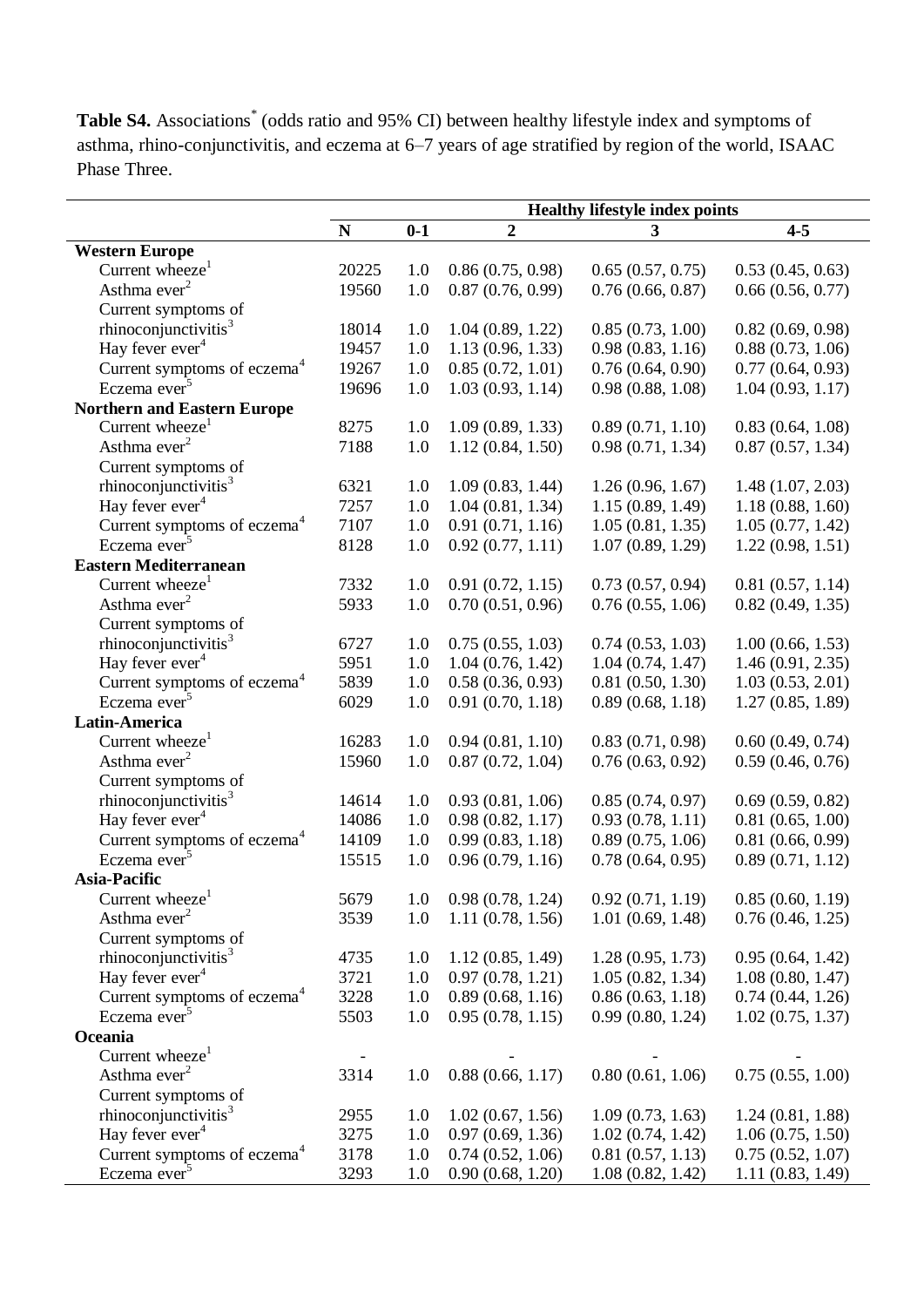<sup>1</sup>Multivariate analysis (children with complete covariate data), adjusted for child's sex, gross national income, breastfeeding, pets at home, and paracetamol use for fever.

<sup>2</sup>Multivariate analysis (children with complete covariate data), adjusted for child's sex, gross national income, maternal education, siblings, pets at home, and paracetamol use for fever.

 $3$ Multivariate analysis (children with complete covariate data), adjusted for child's sex, gross national income, pets at home, and paracetamol use for fever.

 $^{4}$ Multivariate analysis (children with complete covariate data), adjusted for child's sex, gross national income, maternal education, breastfeeding, siblings, and paracetamol use for fever.

<sup>5</sup>Multivariate analysis (children with complete covariate data), adjusted for child's sex, gross national income, maternal education, breastfeeding, and paracetamol use for fever.